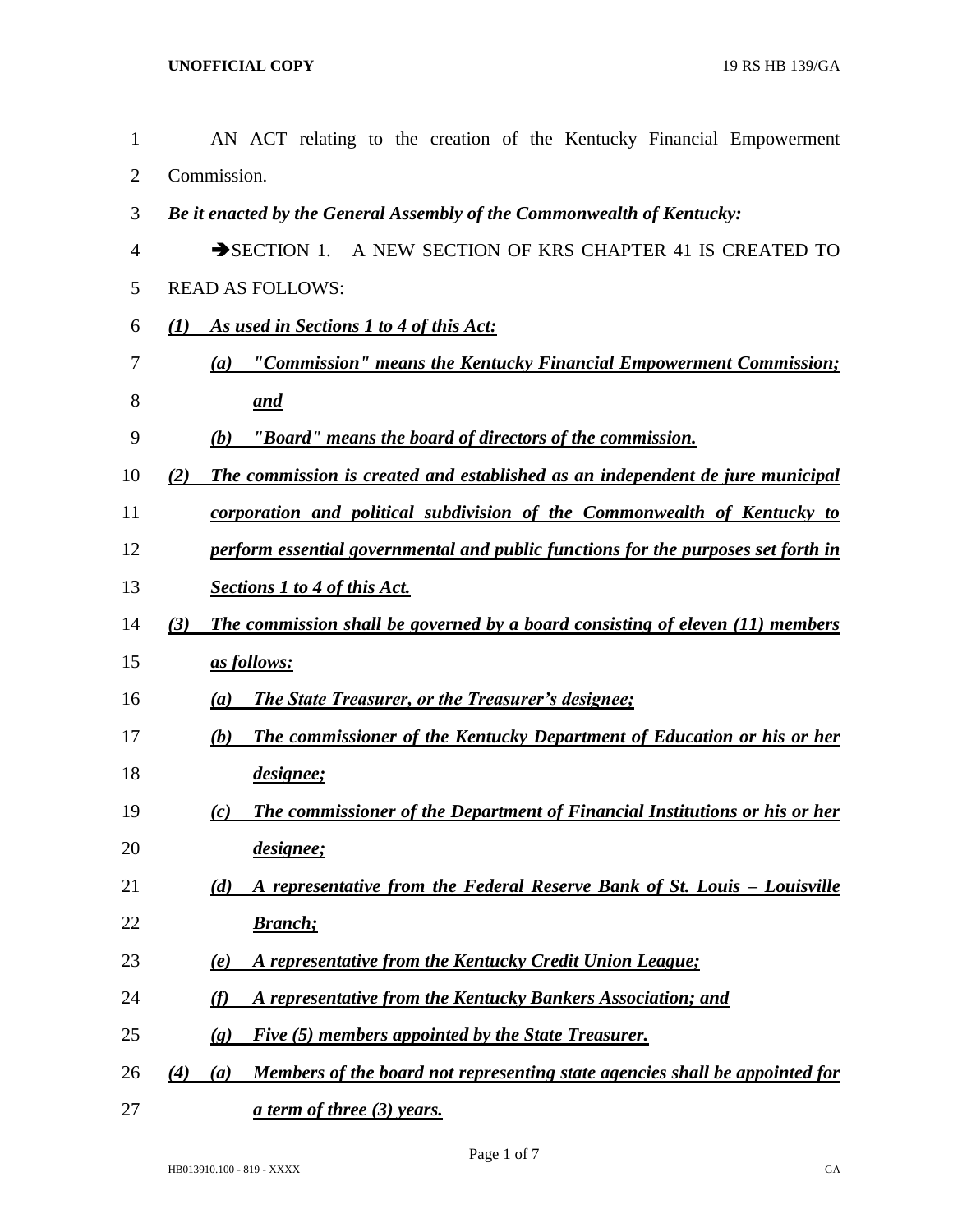**UNOFFICIAL COPY** 19 RS HB 139/GA

| 1  | Members of the board not representing state agencies shall serve no more<br>(b)                |
|----|------------------------------------------------------------------------------------------------|
| 2  | <u>than two (2) consecutive three (3) year terms.</u>                                          |
| 3  | (c)<br>Members of the board shall serve until their successors are appointed or                |
| 4  | until they are removed for cause.                                                              |
| 5  | For initial appointments of the five (5) members appointed by the State Treasurer<br>(5)       |
| 6  | to the board, two (2) members shall be appointed for a term of four (4) years                  |
| 7  | each, and three (3) members shall be appointed for terms of three (3) years each.              |
| 8  | If a vacancy of one $(1)$ of the five $(5)$ members appointed to the board by the State<br>(6) |
| 9  | <b>Treasurer occurs, the State Treasurer shall appoint a replacement who shall hold</b>        |
| 10 | office during the remainder of the term vacated.                                               |
| 11 | The State Treasurer may remove any of the five (5) members appointed by<br>(7)<br>(a)          |
| 12 | the State Treasurer in case of incompetency, neglect of duties, gross                          |
| 13 | <i>immorality, or malfeasance in office, and may upon removal declare the</i>                  |
| 14 | position vacant and appoint a person to fill the vacancy as provided in other                  |
| 15 | cases of vacancy.                                                                              |
| 16 | (b)<br>If a board member is removed under paragraph (a) of this subsection,<br>Ι.              |
| 17 | he or she may appeal that action.                                                              |
| 18 | 2.<br>Upon appeal, an administrative hearing shall be conducted in                             |
| 19 | <i>accordance with KRS Chapter 13B.</i>                                                        |
| 20 | SECTION 2. A NEW SECTION OF KRS CHAPTER 41 IS CREATED TO                                       |
| 21 | <b>READ AS FOLLOWS:</b>                                                                        |
| 22 | <b>The State Treasurer shall serve as chair of the board of the commission.</b><br>(I)<br>(a)  |
| 23 | At the first board meeting following initial appointment of all board<br>(b)                   |
| 24 | members, the board shall elect a vice-chair from its membership, and a vice-                   |
| 25 | <i>chair shall be elected annually thereafter.</i>                                             |
| 26 | The vice-chair shall chair any meetings when directed to do so in writing by the<br>(2)        |
| 27 | <b>State Treasurer.</b>                                                                        |

Page 2 of 7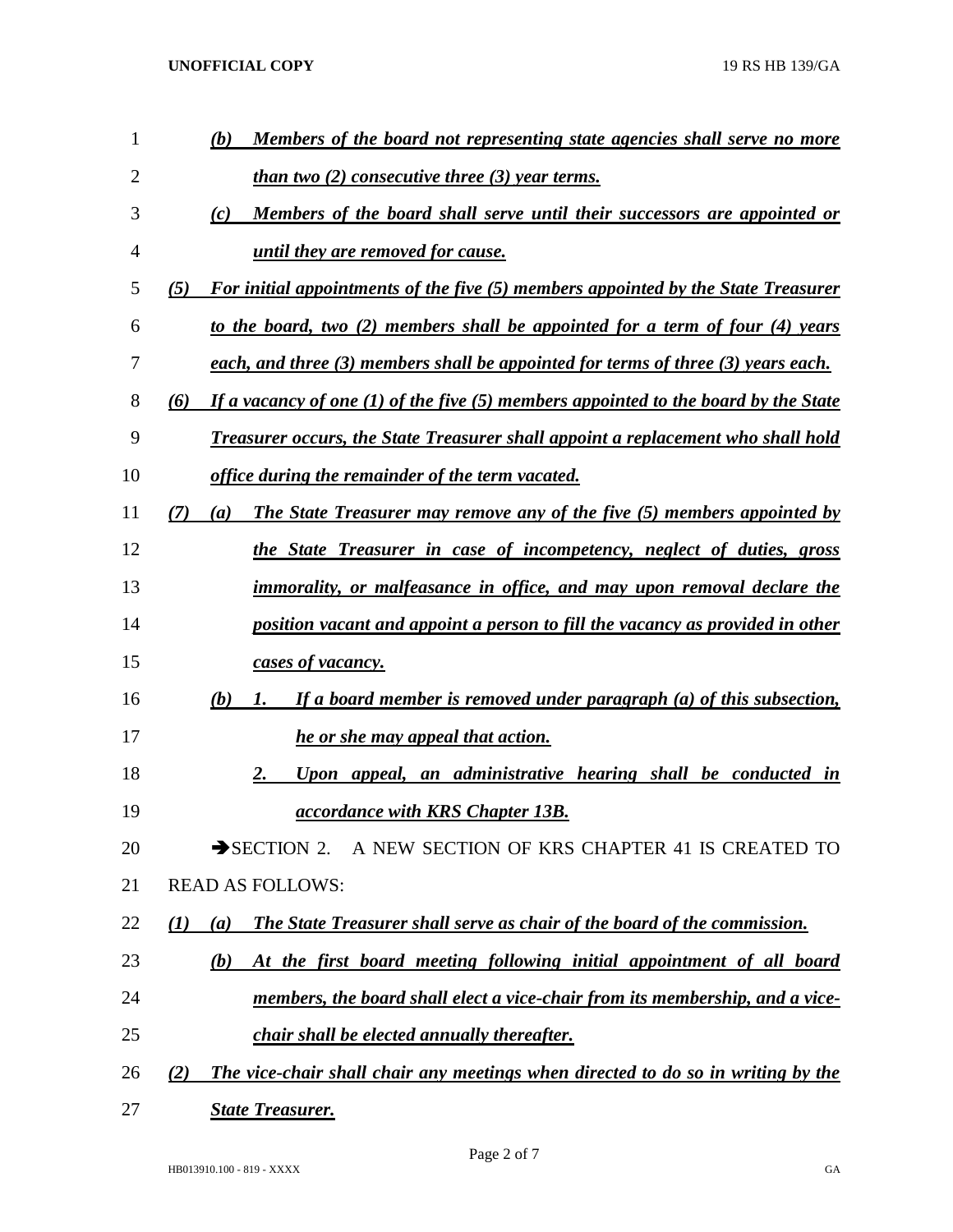| 1              | A majority of the commission board members shall constitute a quorum for<br>(3)<br>(a)   |
|----------------|------------------------------------------------------------------------------------------|
| $\overline{2}$ | the purposes of conducting its business, exercising its powers, and for all              |
| 3              | other purposes.                                                                          |
| 4              | In determining whether a quorum exists, vacancies on the board shall be<br>(b)           |
| 5              | considered.                                                                              |
| 6              | The board shall meet at least once a quarter.<br>(4)<br>(a)                              |
| 7              | The board may meet at other times:<br>(b)                                                |
| 8              | <b>Upon call of the chair; or</b>                                                        |
| 9              | At the written request of a majority of board members;<br>2.                             |
| 10             | with a minimum of a seven $(7)$ day notice.                                              |
| 11             | <b>Board members shall receive no compensation for their services, but may be</b><br>(5) |
| 12             | entitled to payment of reasonable and necessary expenses actually incurred in            |
| 13             | attending meetings, or discharging their official duties, subject to availability of     |
| 14             | <i>funding.</i>                                                                          |
| 15             | Any reimbursement of extraordinary travel expenses of board members,<br>(6)              |
| 16             | including but not limited to attending conventions and conferences, shall be             |
| 17             | reasonable and necessary and shall be approved by vote of a majority of the board        |
| 18             | <i>during a meeting.</i>                                                                 |
| 19             | If any board member has a direct or indirect interest in any organization,<br>(7)        |
| 20             | department, or agency with which the commission seeks to enter into a contract:          |
| 21             | The interest shall be disclosed and set forth in the minutes of the board; and<br>(a)    |
| 22             | The board member having the interest shall not participate in any action<br>(b)          |
| 23             | involving the organization in which he or she has the interest.                          |
| 24             | (8)<br><b>The Kentucky State Treasury:</b><br>(a)                                        |
| 25             | Shall provide technical, clerical, and administrative assistance and<br>1.               |
| 26             | support to the commission; and                                                           |
| 27             | May provide state personnel, property, and resources to assist the<br>2.                 |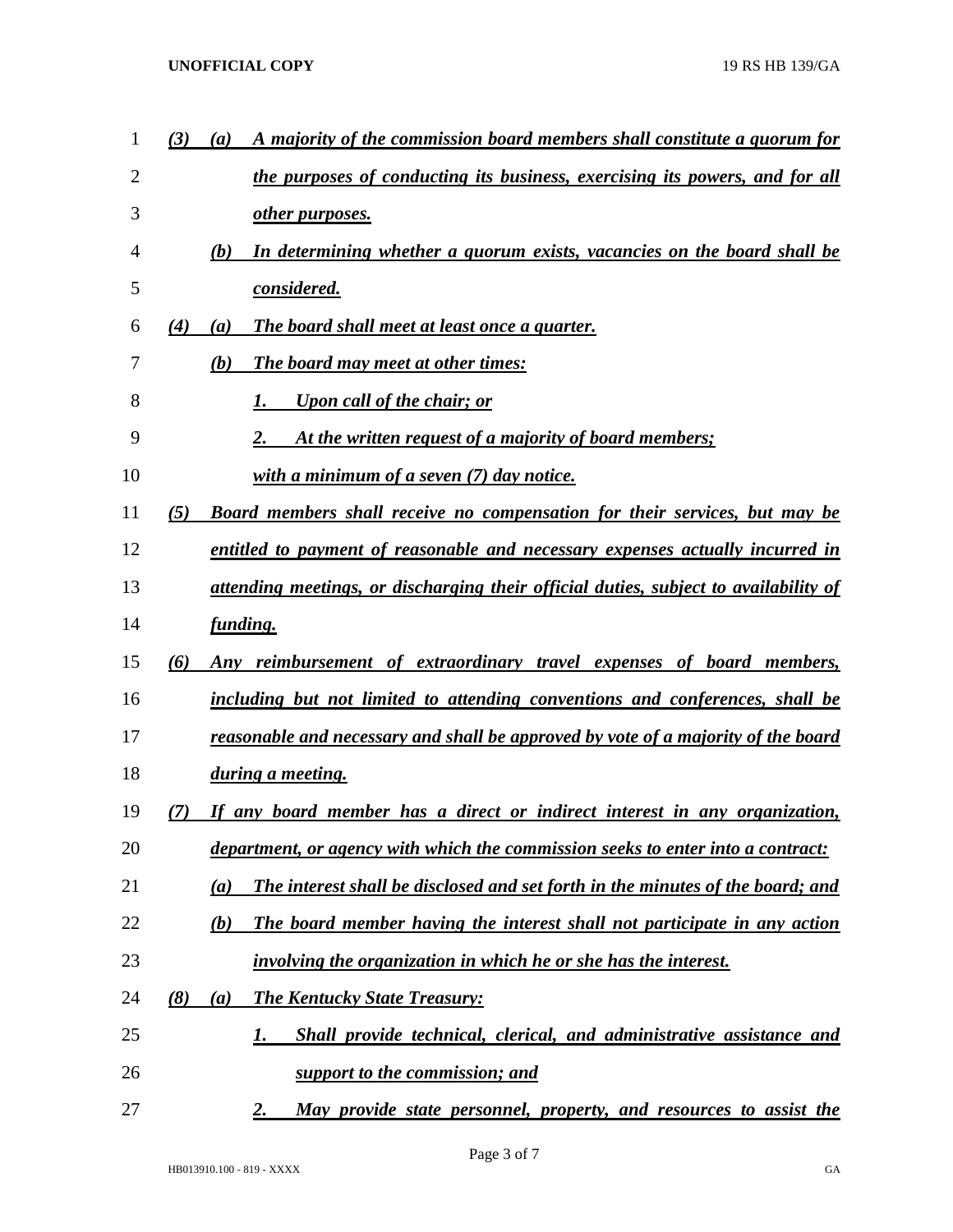| 1  | <u>commission in its functions as set forth in Sections 1 to 4 of this Act.</u>                  |
|----|--------------------------------------------------------------------------------------------------|
| 2  | As funding is available, the commission may enter into a contract with the<br>(b)                |
| 3  | Kentucky State Treasury as may be proper and appropriate for the provision                       |
| 4  | of these services and resources.                                                                 |
| 5  | $\rightarrow$ SECTION 3.<br>A NEW SECTION OF KRS CHAPTER 41 IS CREATED TO                        |
| 6  | <b>READ AS FOLLOWS:</b>                                                                          |
| 7  | All powers and duties conferred upon the commission in this chapter shall be<br>$\mathcal{L}(I)$ |
| 8  | exercised by the board, including but not limited to the following:                              |
| 9  | To adopt bylaws and operate according to its bylaws;<br>$\left(a\right)$                         |
| 10 | To enter into agreements, contracts, or other documents with any:<br>(b)                         |
| 11 | <i>Federal, state, or local agency; or</i><br>1.                                                 |
| 12 | Person, corporation, association, partnership, other organization, or<br>2.                      |
| 13 | entity;                                                                                          |
| 14 | necessary to accomplish the purposes set forth in Section 1 to 4 of this Act;                    |
| 15 | To develop and implement a plan toward increasing financial<br>(c)<br>1.                         |
| 16 | empowerment for all Kentuckians, specifically the following target                               |
| 17 | groups:                                                                                          |
| 18 | <b>State government personnel;</b><br>а.                                                         |
| 19 | Kentuckians with disabilities;<br>b.                                                             |
| 20 | Kentuckians below the poverty threshold as defined by federal<br>c.                              |
| 21 | <i>guidelines;</i>                                                                               |
| 22 | K-12 students in Kentucky;<br>$\boldsymbol{d}$ .                                                 |
| 23 | Military veterans and personnel who claim residence in<br>e.                                     |
| 24 | <b>Kentucky</b> ; and                                                                            |
| 25 | Kentuckians who are retired or at retirement age.<br>f.                                          |
| 26 | Any curriculum shall be developed by local schools under direction<br><u>2.</u>                  |
| 27 | provided by the Kentucky Board of Education related to financial                                 |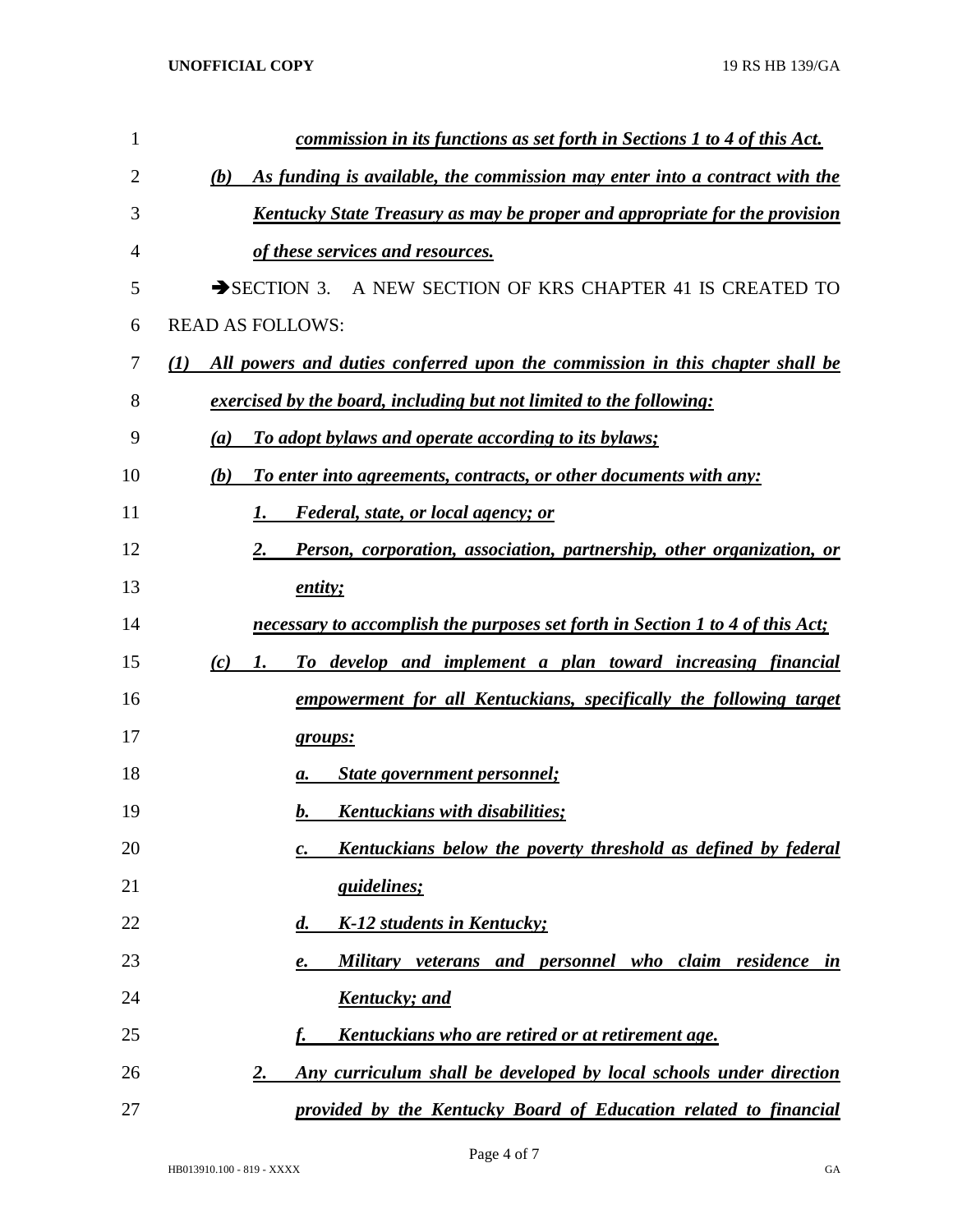| $\mathbf{1}$ |                             | literacy guidelines as promulgated in administrative regulations under                               |
|--------------|-----------------------------|------------------------------------------------------------------------------------------------------|
| 2            |                             | <u>KRS 158.1411;</u>                                                                                 |
| 3            | (d)                         | To monitor, review, and evaluate, not less often than annually, the                                  |
| 4            |                             | <i>implementation and effectiveness of the commission's objectives;</i>                              |
| 5            | (e)                         | To accept for inclusion in the fund appropriations, grants, revenue sharing,                         |
| 6            |                             | devises, gifts, bequests, donations, federal grants, and any other aid from                          |
| 7            |                             | any source whatsoever and to agree to, and to comply with, conditions                                |
| 8            |                             | <i><u><b>incident thereto;</b></u></i>                                                               |
| 9            | (f)                         | To incorporate a nonprofit organization pursuant to KRS Chapter 273                                  |
| 10           |                             | which qualifies as a tax-exempt organization under Section $501(c)(3)$ of the                        |
| 11           |                             | <b>Internal Revenue Code, for the purposes of receiving tax-deductible gifts,</b>                    |
| 12           |                             | donations, and bequests; and                                                                         |
| 13           | $\left( \mathbf{g} \right)$ | To employ a full-time executive director, who shall hold office at the<br>1.                         |
| 14           |                             | pleasure of the board, and any employees necessary to fulfill the duties                             |
| 15           |                             | of the commission.                                                                                   |
| 16           |                             | 2.<br>The executive director may be terminated by a vote of seven (7)                                |
| 17           |                             | <u>members of the board.</u>                                                                         |
| 18           |                             | The executive director shall:<br>3.                                                                  |
| 19           |                             | Act under the direction of the board;<br>а.                                                          |
| 20           |                             | Hire necessary staff to assist in performing the duties of the<br>b.                                 |
| 21           |                             | commission;                                                                                          |
| 22           |                             | <b>Carry out the policy and program directives of the commission;</b><br>$\boldsymbol{c}$ .          |
| 23           |                             | <b>Be responsible for the day-to-day operations of the commission;</b><br>$\boldsymbol{d}$ .         |
| 24           |                             | <b>Establish appropriate organizational structures and personnel</b><br>$\boldsymbol{\mathcal{e}}$ . |
| 25           |                             | <i>policies</i> ;                                                                                    |
| 26           |                             | <b>Prepare annual reports on the commission's activities;</b>                                        |
| 27           |                             | <b>Prepare budgets; and</b><br>g.                                                                    |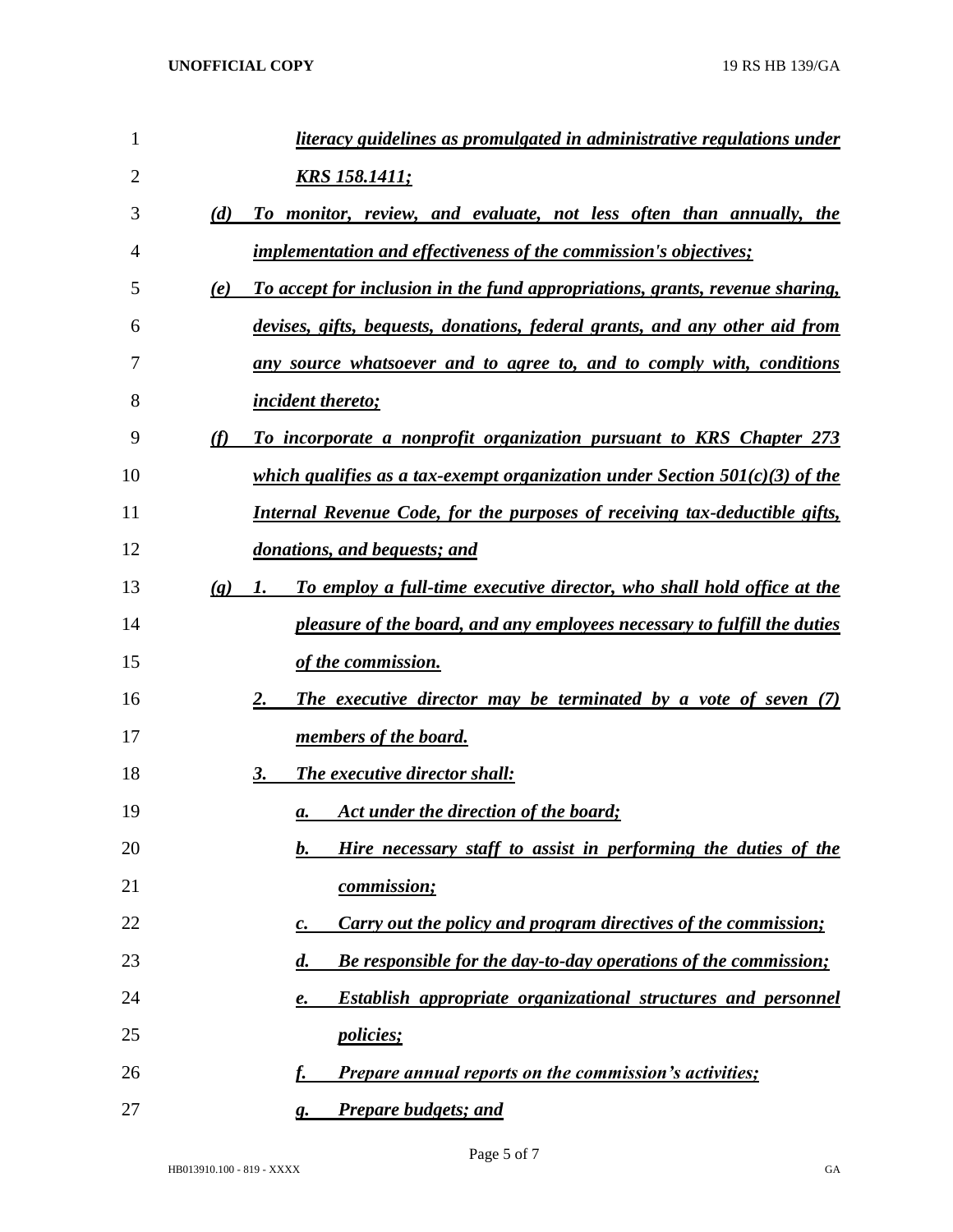| 1  |     | Perform all other duties as directed by the commission or<br>h.                             |
|----|-----|---------------------------------------------------------------------------------------------|
| 2  |     | assigned by law.                                                                            |
| 3  |     | The executive director and any employees of the commission shall not<br>4.                  |
| 4  |     | participate as members of the Kentucky Retirement Systems.                                  |
| 5  | (2) | <u>Nothing in this section shall be construed to require the Kentucky Department of</u>     |
| 6  |     | <b>Education or any particular school district to utilize any resource or provider that</b> |
| 7  |     | enters into a contractual relationship with the commission.                                 |
| 8  |     | $\rightarrow$ SECTION 4. A NEW SECTION OF KRS CHAPTER 41 IS CREATED TO                      |
| 9  |     | <b>READ AS FOLLOWS:</b>                                                                     |
| 10 | (I) | The commission shall annually procure a financial statement audit of all<br>(a)             |
| 11 |     | funds and accounts within its control.                                                      |
| 12 |     | (b)<br>The audit shall be conducted in accordance with generally accepted                   |
| 13 |     | government auditing standards.                                                              |
| 14 | (2) | The commission shall not enter into any contract with a certified public<br>(a)             |
| 15 |     | accountant for an audit unless the Auditor of Public Accounts has:                          |
| 16 |     | <b>Declined in writing to perform the audit; or</b><br>Ι.                                   |
| 17 |     | 2.<br>Failed to respond within fifteen (15) days of receipt of a written                    |
| 18 |     | <u>request for an audit.</u>                                                                |
| 19 |     | If the Auditor of Public Accounts performs the annual audit required in<br>(b)              |
| 20 |     | subsection (1) of this section, the Auditor of Public Accounts shall maintain               |
| 21 |     | <u>a record of all expenses incurred, including time worked on the audit, and </u>          |
| 22 |     | <i>these expenses shall be charged to the commission.</i>                                   |
| 23 |     | If the Auditor of Public Accounts does not perform the annual audit, any<br>(c)             |
| 24 |     | contract with a certified public accountant shall specify the following:                    |
| 25 |     | The certified public accountant shall forward a copy of the audit<br>1.                     |
| 26 |     | <u>report and management letters to the Auditor of Public Accounts and</u>                  |
| 27 |     | to the Legislative Research Commission; and                                                 |